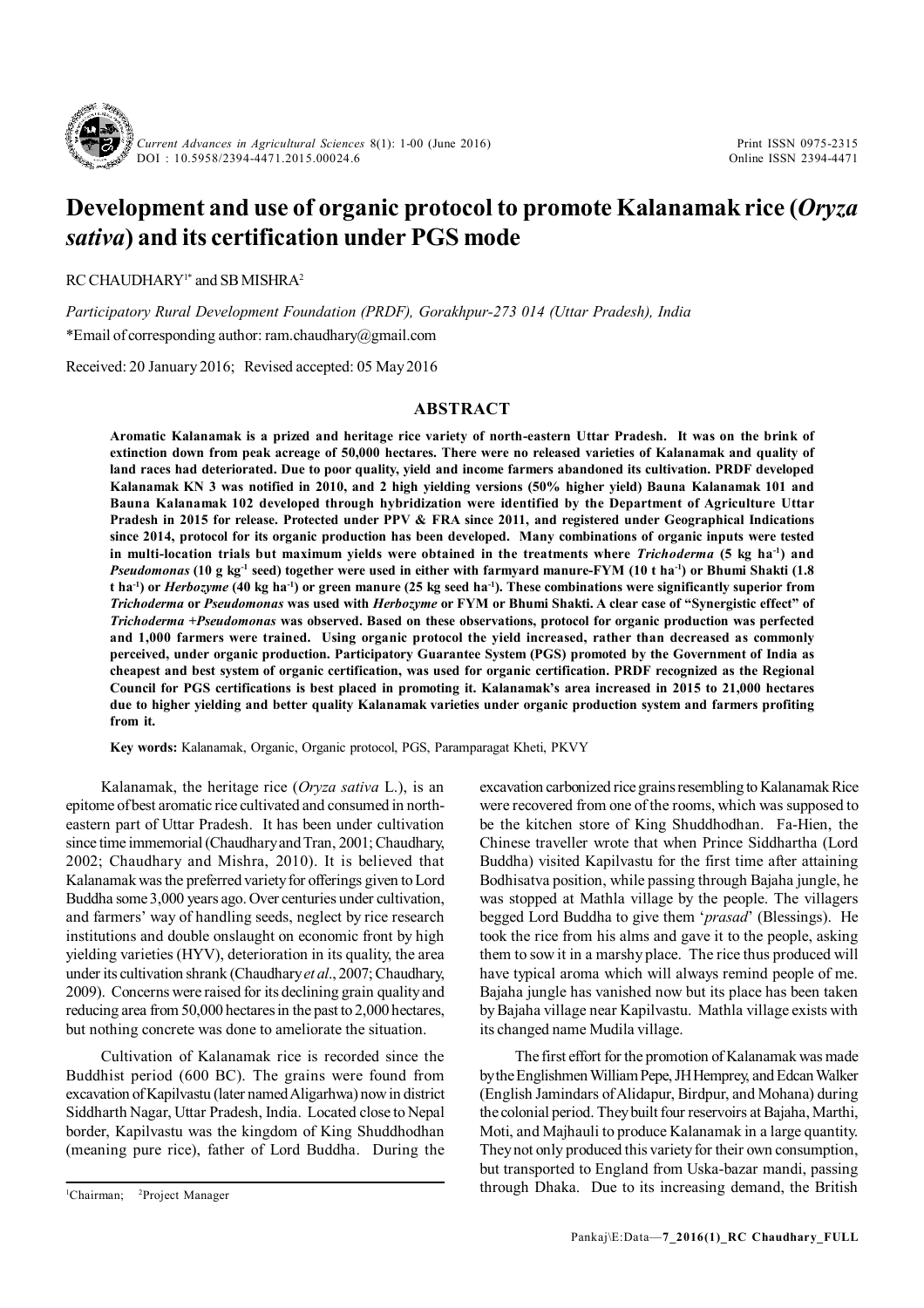captured the land around Kapilvastu, and established Birdpur and Alidapur states. When Gujarati businessmen came to know about its lucrative business potential, they formed a *mandi* at Uska-bazar to export Kalanamak. To counter them the British "shopkeepers" built a rail route to carry rice on the goods train.

## **MATERIALS AND METHODS**

Germplasm of Kalanamak was collected from farmers locally and from ND University of Agriculture and Technology, Faizabad (Uttar Pradesh); National Gene Bank of NBPGR, New Delhi; IIRR, Hyderabad and CRRI, Cuttack. These were evaluated for 37 morpho-agronomic characters using IRRI's Standard Evaluation System (Chaudhary, 1996) before their conservation at the National Gene Bank. Pureline selection was used for developing Kalanamak KN 3, and hybridisation for developing Bauna Kalanamk. Kalanamak KN 3 was used to develop the protocol for organic farming. There were 5 treatments, viz. control  $(T_1)$ , basal  $(T_2)$ , basal + seed treatment with *Pseudomonas*  $\omega$  10 g kg<sup>-1</sup> of seed  $(T_3)$ , basal + soil treatment with *Trichoderma*  $@$  5 kg ha<sup>-1</sup> (T<sub>4</sub>), and basal + *Trichoderma* + *Pseudomonas* as per Treatment 3 and 4  $(T_5)$ .

Variation in 'Basal' treatments was made, which at Gorakhpur was *Herbozyme* @ 40 kg ha-1, at Mahrajganj, FYM  $(a)$  10 t ha<sup>-1</sup>, and at Siddharth Nagar, Bhumi Shakti  $(a)$  1750 kg (35 bags) ha-1 . *Pseudomonas, Trichoderma* and *Herbozyme* were sourced from Excel Crop Care Ltd. and Bhumi Shakti (from Balrampur Sugar Mills). With plot size of 5 m x 3 m and 4 replications, the experiment was conducted in randomized block design. 30 day-old seedlings were transplanted at a distance of 20 cm x 15 cm with 2 to 3 seedlings per hill. Only *Azadirachtin* (concentration 3000 ppm, dose  $875$  ml ha<sup>-1</sup>) was sprayed after panicle emergence to scare away the *gundhi* and other bugs. Observations were recorded using Standard Evaluation System (Chaudhary, 1996). Grain aroma was analysed at Indian Institute of Chemical Technology (IICT), Hyderabad using GC-MS analysis for 2-AP with reference to trimethyl pyridline standard by solvent extraction method. Each sample was run in triplicate and the average peak area values are used for the quantification.

## **RESULTS AND DISCUSSION**

## *Collection of germplasm and development of Kalanamak KN 3*

Total of 174 bulks and 1455 panicles collected from farmers' fields of Basti, Deoria, Gorakhpur, Kushinagar, Maharajhanj, Sant Kabir Nagar and Siddharth Nagar districts and institutions (Chaudhary, 2005; Chaudhary *et al*., 2007; Chaudhary and Prajapati, 2007; Chaudhary and Mishra, 2010) in order to get some superior types for further varietal improvement program. After due evaluation, purelines were developed from the best 7 accessions. Observations were recorded on 37 descriptors (Chaudhary, 1996). A total of 174 accessions of Kalanamak collected were characterised and conserved at National Gene Bank of NBPGR, New Delhi and CRRI, Cuttack (Chaudhary *et al*., 2010; Chaudhary *et al*., 2012).

## *Purification, release and notification of Kalanamak KN 3*

A total of 223 putative- purelines from 7 selected accessions were developed and evaluated. The best pureline was KN 3-27-3-3 was released as Kalanamak KN 3 on 10<sup>th</sup> August 2007 (Chaudhary *et al*., 2008a, 2008b, 2008c, 2008d, 2014) and notified on  $31<sup>st</sup>$  August 2010 vide its notification No. SO.2137 (E). This is the first variety of Kalanamak rice and its nucleus seed, breeder seed and foundation seed is being produced by PRDF. Kalanamak is protected under PPV & FRA since 2011 and since 2014 it is registered under Geographical Indications for Agroclimatic Zone 6, which covers 11 districts of Uttar Pradesh (GI Journal, August 2014).

## *Development of Bauna Kalanamak*

Due to the tall stature and poor yield of Kalanamak KN 3, attempt was made to develop high yielding varieties through hybridisation (Kalanamak KN 3 x Swarna sub 1 and Kalanamak x Improved Sambha Mahsuri). Tested by the Department of Agriculture, 2 semi-dwarf breeding lines were identified (Table 1); UPCARKN-2-19-14 as Bauna Kalanamak 101, and UPCARKN 1-5-1 as Bauna Kalanamak 102. Farmers cultivated these in more than 12000 hectares during *kharif* 2015.

## *Development of protocol for organic production of Kalanamak*

Statistical analyses were performed using standard analysis of variance. No replication differences were noticed but treatment differences were highly significant for yield (Table 2). The visible maximum crop vigour and yields were obtained

Table 2. Grain yield of rice in different treatments at various locations during *kharif* 2012

| Treatment                                    | Grain yield $(t \text{ ha}^{-1})$ |                      |                   |  |  |  |
|----------------------------------------------|-----------------------------------|----------------------|-------------------|--|--|--|
|                                              |                                   | Gorakhpur Mahrajgani | Sidharth<br>Nagar |  |  |  |
| $T_1$ : Control (No treatment)               | 5.332                             | 5.730                | 7.867             |  |  |  |
| $T_2$ : Basal only                           | 6.167                             | 6.657                | 8.382             |  |  |  |
| $T_3$ : Basal + Pseudomonas                  | 5.832                             | 6.220                | 8.082             |  |  |  |
| $T_4$ : Basal + Trichoderma                  | 6.042                             | 7.292                | 8.000             |  |  |  |
| $T_5$ : Basal + Trichoderma +<br>Pseudomonas | $7.655*$                          | 8.992*               | 8.957*            |  |  |  |
| $LSD$ (P=0.05)                               | 515.00                            | 493.10               | 287.83            |  |  |  |

\* Highest yield and significantly higher than all other treatments

Table 1. Grain yield of Bauna Kalanamak (BK) 101 and 102 compared to KN 3 during 2012 to 2014

| Varieties                  | Grain yield $(t \text{ ha}^{-1})$ |         |           |         |         |         |         |         |         |         |
|----------------------------|-----------------------------------|---------|-----------|---------|---------|---------|---------|---------|---------|---------|
|                            | Varanasi<br>Azamgarh              |         | Barabanki |         | Mean    |         |         |         |         |         |
|                            | 2012-13                           | 2013-14 | 2014-15   | 2012-13 | 2013-14 | 2014-15 | 2012-13 | 2013-14 | 2014-15 | 3 years |
| $UPCARKN 2-19-14 = BK 101$ | 3.666                             | 3.577   | 3.496     | 3.152   | 3.696   | 3.150   | 3.986   | 3.700   | 4.027   | 3.606   |
| UPCARKN $1-5-1= BK102$     | 3.633                             | 3.399   | 3.263     | 2.952   | 3.460   | 3.250   | 3.389   | 3.433   | 3.355   | 3.348   |
| Kalanamak KN 3 (Check 2)   | 3.422                             | 2.555   | 2.264     | 2.664   | 2.764   | .217    | 2.569   | 3.250   | 3.194   | 2.655   |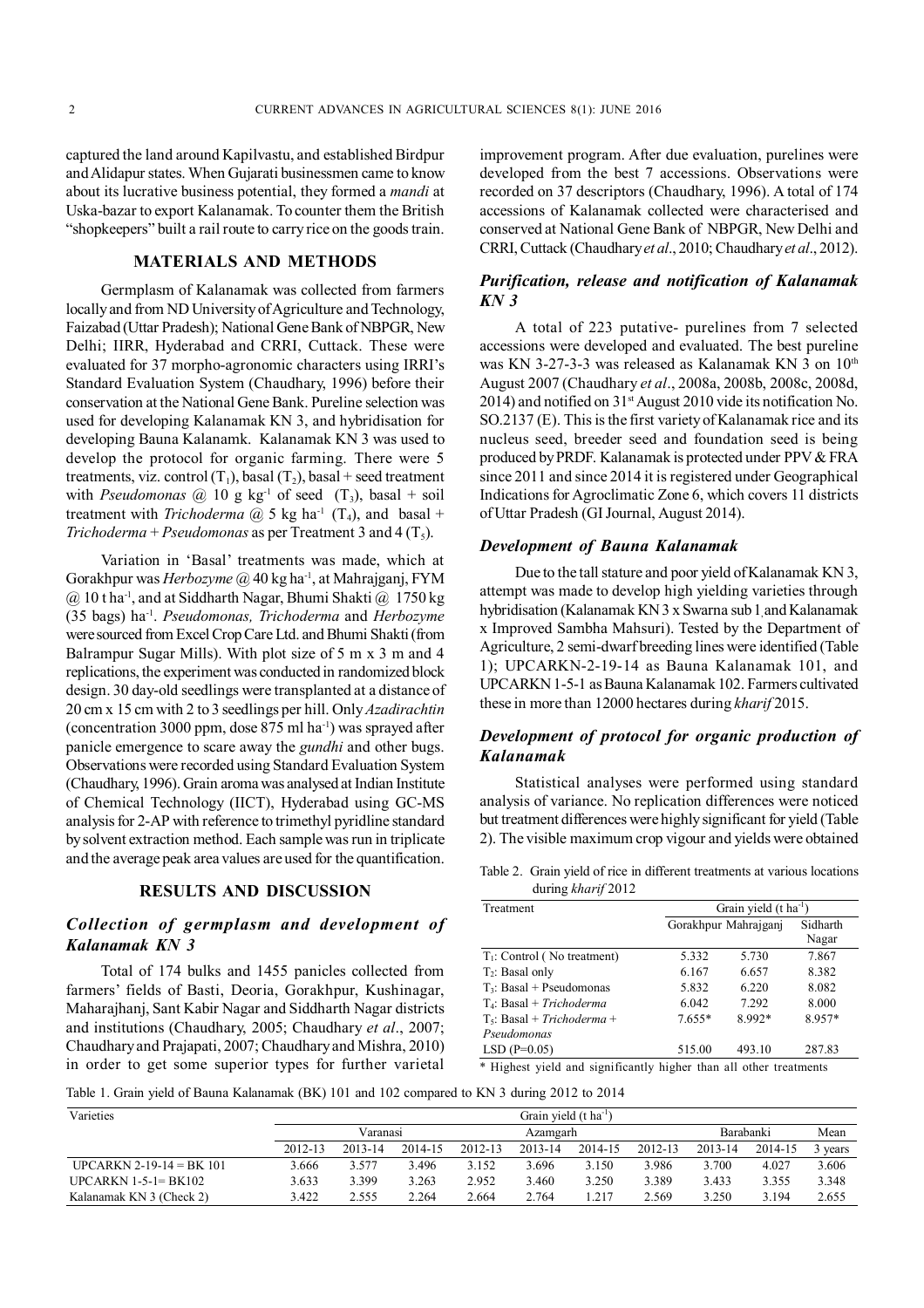in the treatments where *Trichoderma* and *Pseudomonas* were used in combination (Table 2) either FYM or Bhumi Shakti or *Herbozyme* as basal. The treatments were significantly different from control as well as from *Trichoderma, Herbozyme*, FYM and Bhumi Shakti used singly. A clear case of "Synergistic effect" was observed. The reason will need further investigation but results are clear. No damage of insect-pests or diseases was noticed in the treated plots. Chau and Heong (2005) also reported such effects. Both *Pseudomonas* and *Trichoderma* have been reported to control fungal disease, collar rot, root rot (Latha *et al.,* 2011) and root knot nematodes. Control of blast disease of rice and increase in yield was reported by Lucas *et al*. (2009) by the use of *Pseudomonas*. Control of sheath blight of rice and leaf folder was reported by Radja Commare *et al.* (2002) by the use *Pseudomonas*. But in the present case synergistic effect observed may be more than due to control of disease and pests. Indications of plant growth promoting *Rhizobacteria* including *Pseudomonas* comes from the review of Singh *et al.* (2011), which can't be ruled out in current study. *Trichoderma* is known to produce and number of hormones under the complex soil environment. However, a clear case of "Synergistic effect" was observed in the combined treatment of *Trichoderma* and *Pseudomonas*, which increased the yield rather than decrease it. Combining these observations and of others (Surekha *et al*., 2011; Yadav, 2011; Chaudhary *et al*., 2013) a protocol was prepared for growing Kalanamak rice organically (Chaudhary *et al*., 2014).

## *Effect of variety and sowing date*

It was concluded that there is some effect of date of sowing on the content of the grain aroma as reflected in 2AP content and also the 2AP divided by TMP (Fig. 1). There was significant reduction in plant height and other plant characters like tillering, panicle length, number of grains per panicle etc. Thus the total effect of the sowing date impacted the grain yield Table 3). Our recommendation given to the farmers is to sow Kalanamak (Kalanamak KN 3 and Bauna Kalanamak) during the last week of June to the first week of July.

Table 3. Effect of date of sowing on Kalanamak KN 3 and Bauna Kalanamak 101

| S.  | Date of sowing      | Date of initial | Plant  | Gain                  | Aroma content  |       |
|-----|---------------------|-----------------|--------|-----------------------|----------------|-------|
| No. |                     | flowering       | height | yield                 | 2AP            | 2AP/  |
|     |                     |                 | (cm)   | $(t \text{ ha}^{-1})$ |                | TMP x |
|     |                     |                 |        |                       |                | 100   |
|     | Kalanamak KN 3      |                 |        |                       |                |       |
| 1   | 15 May 2013         | 26.10.2013      | 158    | 6.963                 | 49847.68       | 19.13 |
| 2   | 30 May 2013         | 25.10.2013      | 152    | 5.800                 | 71429.00       | 27.26 |
| 3   | 15 June 2013        | 26.10.2013      | 147    | 4.750                 | 64387.33       | 25.16 |
| 4   | 30 June 2013        | 26.10.2013      | 146    | 4.900                 | 80153.00       | 33.84 |
| 5   | 15 July 2013        | 27.10.2013      | 138    | 5.055                 | 73303.68       | 32.70 |
| 6   | 30 July 2013        | 27.10.2013      | 118    |                       | 4.392 72088.33 | 28.96 |
|     | Bauna Kalanamak 101 |                 |        |                       |                |       |
| 1   | 15 May 2014         | 15.10.2014      | 98     | 8.777                 | 27930.67       | 25.65 |
| 2   | 30 May 2014         | 15.10.2014      | 95     | 8.250                 | 24722.33       | 25.95 |
| 3   | 15 June 2014        | 14.10.2014      | 92     | 9.167                 | 25296.33       | 30.64 |
| 4   | 30 June 2014        | 16.10.2014      | 92     | 8.750                 | 28855.33       | 41.29 |
| 5   | 15 July 2014        | 16.10.2014      | 85     | 6.500                 | 30166.67       | 38.28 |
| 6   | 30 July 2014        | 17.10.2014      | 72     | 6.067                 | 27272.33       | 33.69 |



Fig. 1. A typical chromatogram (SIM) obtained for the breeding line KN 50-70-5-29-1

## *Use and spread of Kalanamak cultivation*

After the development of Kalanamak KN 3, Bauna Kalanamak and organic method of cultivation, farmers gave enthusiastic response. Its cultivation has expanded during *kharif* 2015 to 21000 hectares (Gorakhpur 2500 ha; Kishinagar 1500 ha; Mahrajganj 3000 ha; Siddharth Nagar 5000 ha; Sant Kabir Nagar 1500 ha; Basti 2500 ha; Deoria 500 ha and others 4500 ha). Thousands of farmers received an average yield of 4.5 t ha<sup>-1</sup> from Bauna Kalanamak and sold at  $\bar{\tau}$  25000 t<sup>-1</sup> to get gross profit of  $\overline{\tau}$  112500, unmatched by any rice variety. Thus what was destined for extinction has received distinction.

#### **INFERENCES**

The heritage rice Kalanamak of eastern Uttar Pradesh was conserved, registered under PPV & FRA, GI obtained, pureline selection Kalanamak KN 3 released, and Bauna Kalanamak through hybridization was developed. Protocol for organic production was developed and popularised among several thousand farmers in the GI area. Exploiting synergistic effect of *Trichoderma* + *Pseudomonas* yield increase under organic system of production was proven. Organic certification under PGS system was done and now farmers and consumers are benefitting from it. With equal yields to any HYV and double the price, Bauna Kalanamak and its organic version Kalanamak is bringing prosperity to eastern U.P. PRDF has saved Kalanamak from extinction and brought to distinction and its old glory is back.